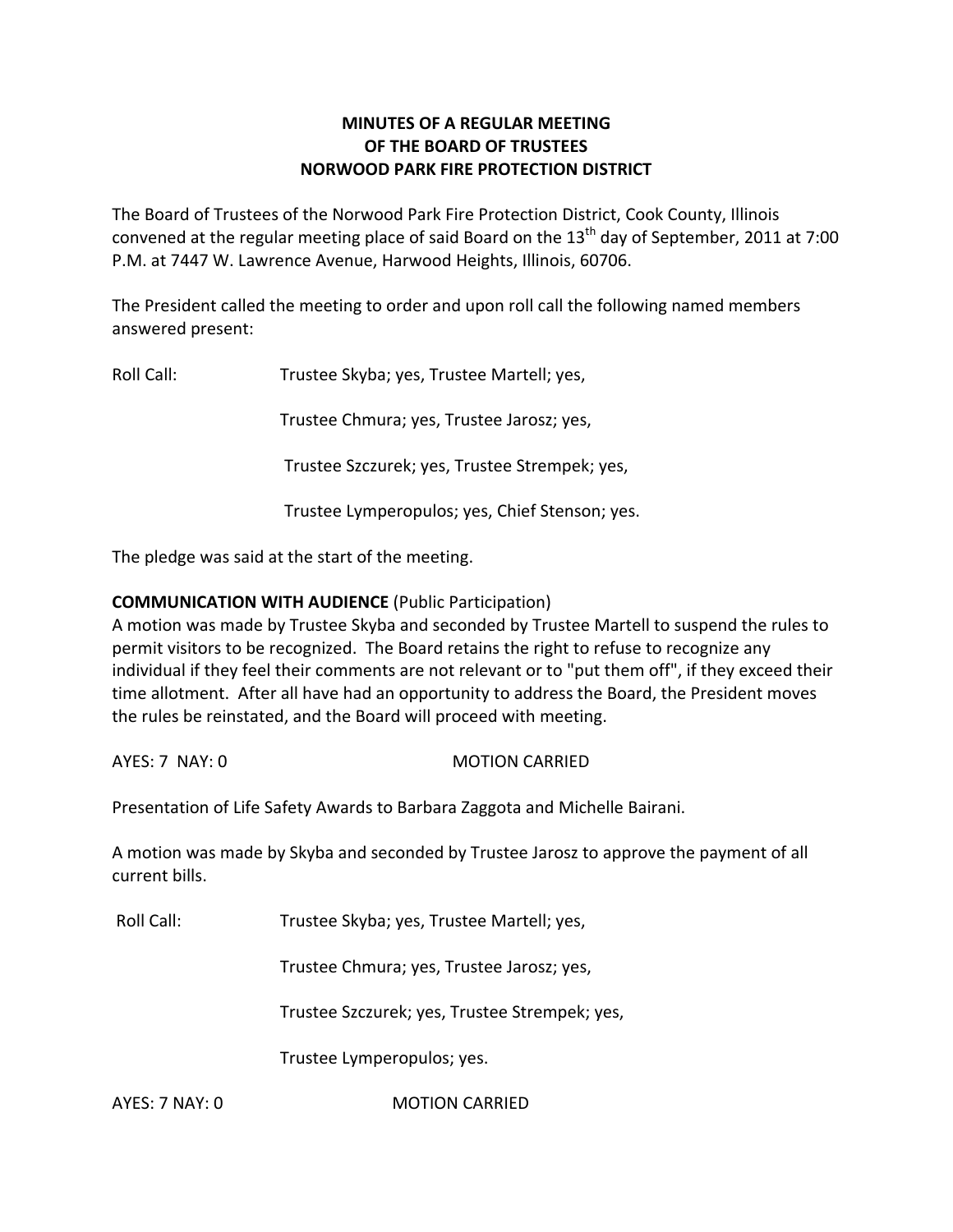A motion was made by Trustee Lymperopulos and seconded by Trustee Skyba to approve the minutes of the Public Hearing held on August 9th<sup>th</sup>, 2011.

| Roll Call:     | Trustee Skyba; yes, Trustee Martell; yes,     |
|----------------|-----------------------------------------------|
|                | Trustee Chmura; abstain, Trustee Jarosz; yes, |
|                | Trustee Szczurek; yes, Trustee Strempek; yes, |
|                | Trustee Lymperopulos; yes.                    |
| AYES: 7 NAY: 0 | <b>MOTION CARRIED</b>                         |
|                |                                               |

A motion was made by Trustee Martell and seconded by Trustee Jarosz to approve the minutes of the Regular meeting held on August 9th<sup>th</sup>, 2011.

Roll Call: Trustee Skyba; yes, Trustee Martell; yes,

Trustee Chmura; abstain, Trustee Jarosz; yes,

Trustee Szczurek; yes, Trustee Strempek; yes,

Trustee Lymperopulos; yes.

AYES: 7 NAY: 0 MOTION CARRIED

### **TREASURER'S REPORT**

Schedule of Assets (Arising from Cash Transactions) August 31, 2011

### Assets

| Checking and money market accounts (interest rate): |    |           |
|-----------------------------------------------------|----|-----------|
| Plaza Bank checking (0.046%)                        | Ŝ. | 1,208     |
| Plaza Bank money market (0.295%)                    |    | 626,226   |
| Plaza Bank checking- Public Education               |    | 573       |
| Plaza Bank ambulance billing money market (0.295%)  |    | 466,615   |
| Plaza Bank-Medical 1003102                          |    | 1,205     |
| Suburban Bank & Trust                               |    |           |
| Total checking and money market accounts            |    | 1,095,827 |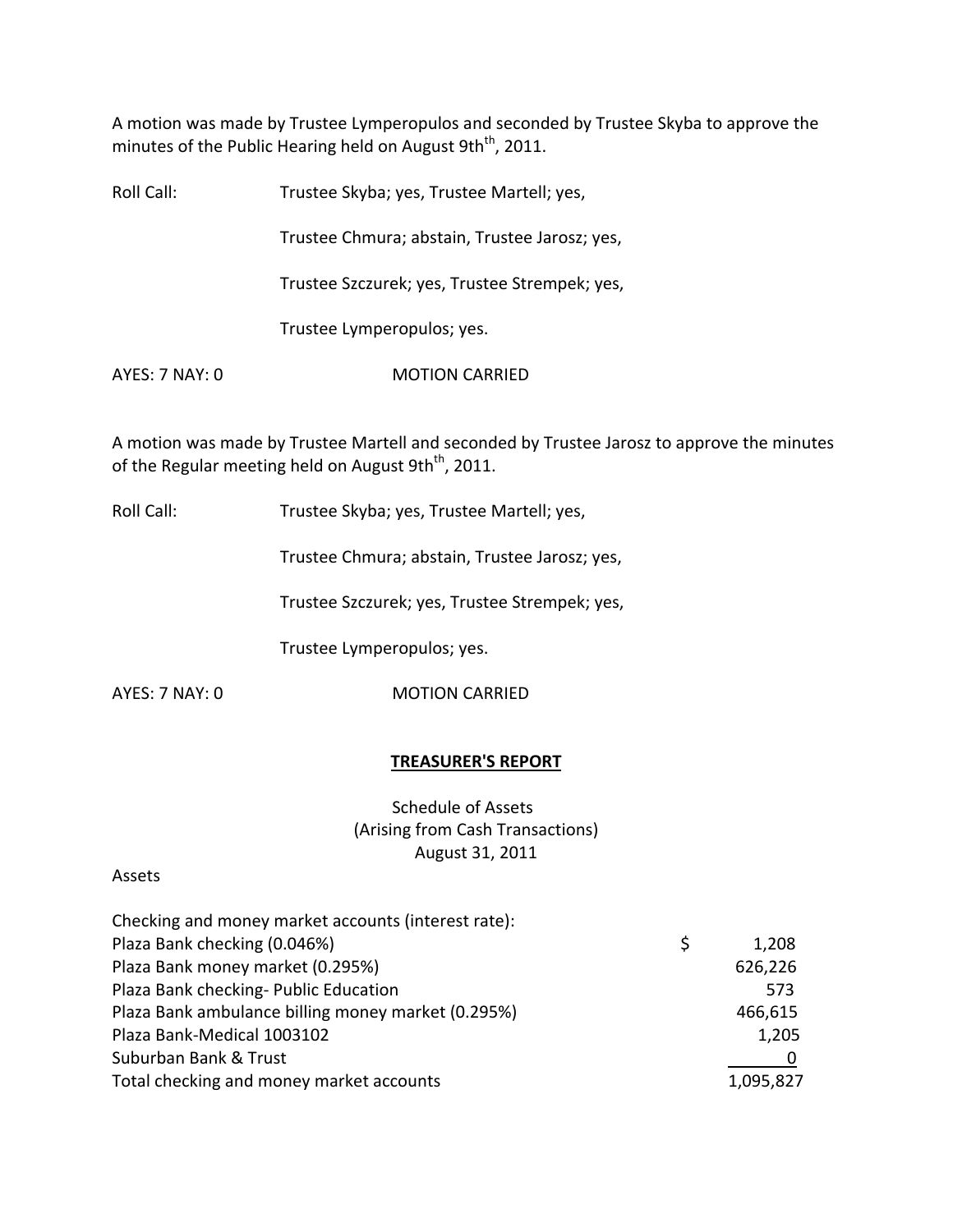| Certificates of deposit (interest rate and maturity):    |             |
|----------------------------------------------------------|-------------|
| Plaza Bank (1.10%, 03/02/12)                             | 611,722     |
| Belmont Bank and Trust (1.20% 08/23/12)                  | 524,738     |
| Plaza Bank (1.091% 01/17/12)                             | 122,170     |
| Plaza Bank (1.10% 03/18/12)                              | 414,140     |
| Plaza Bank (1.00% 06/23/12)                              | 463,274     |
| Belmont Bank (1.20% 08/21/12)                            | 501,652     |
| Belmont Bank (1.00% 07/19/12)                            | 356,205     |
| Total certificates of deposit                            | 2,993,901   |
| Total checking, money market and certificates of deposit | \$4,089,728 |

Motion by Trustee Skyba, seconded by Trustee Lymperopulos to approve the Treasurer's report as presented from the Financial Statement for August 2011**.**

| Roll Call: | Trustee Skyba; yes, Trustee Martell; yes,     |
|------------|-----------------------------------------------|
|            | Trustee Chmura; yes, Trustee Jarosz; yes,     |
|            | Trustee Szczurek; yes, Trustee Strempek; yes, |
|            | Trustee Lymperopulos; yes.                    |
|            |                                               |

AYES: 7 NAY: 0 **MOTION CARRIED** 

# **Chiefs Report:**

All Trustees received a copy of the alarm report.

All Trustees received a copy of the inspection report along with the list of completed inspections for this month.

The 911 ceremony was a success, we had a great turnout, almost all of the fireman and paramedics came back on their own off duty. There was a lot of pride involved and it showed. In the future we will get a better PA system, I know it was hard to hear and when the planes went overhead it was even harder. Thanks to all that attended it meant a lot to the whole department.

We have the purchase of a new Fire Engine on the agenda. The committee worked hard in a short period of time so that we could do the purchase under the Northwest municipal conference. I also worked with the building and equipment committee and kept them informed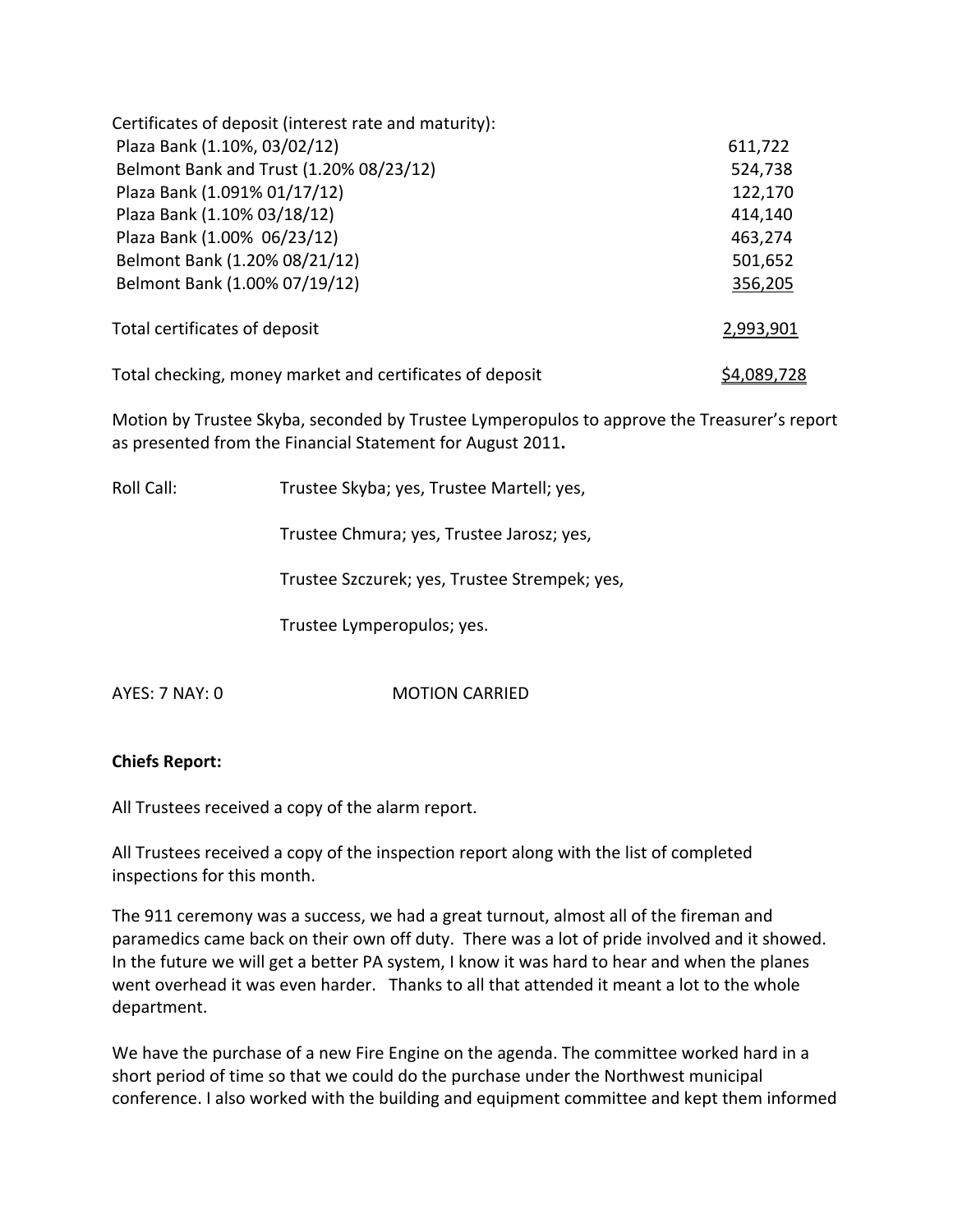of our progress. I met with the committee after we completed our specs and went over everything. They agreed with our committee and they recommend to purchase this piece of Apparatus. I would like to introduce our salesman Matt Timmers from Pierce and he can go over a few of the features and answer any questions that you may have.

The Pierce salesman explained some of the safety items that were put together by the committee, along with explaining some of the features such as low hose bed, extended steel front bumper, stainless steel body for the longevity of the truck, custom made EMS Cabinets, gear storage, better pumping capabilities along with a pump and roll option. The apparatus has a shorter wheel base for improved turning radius. He explained the different cabinets, roll up doors, ladder wells and hose capability. Delivery should be about 6 months either March or April.

The phone system is on the agenda, we had meetings with Trustee Strempek and he has met with his committee and they are recommending this purchase. Trustee Strempek can go over it in the committee report.

This Saturday from 11‐3 we are hosting a car seat check, feel free to stop by. We have two of our car seat techs doing the checks along with the help from our on duty personnel. We have reached out to the car seat certification organization for help but we have not received anything up to now. We have received a grant check for \$2,000 from State Farm to assist in the car seat program. If anybody comes in with car seats in need of repair we will replace them or if they do not have any we will supply them with one.

Our open house is Oct. 8<sup>th</sup>, I hope all can make it. Trustee Jarosz has volunteered to do all the pictures and we will only have to pay for supplies. I had emailed everybody last month to let you know that IDPH will not allow paramedics to give flu shots anymore. I was told today that the Illinois Association of Fire Chiefs is fighting IDPH on the issue of having Paramedics giving the shots. For the time being the Nurses from Res ER have offered to give the shots at the open house and Monday and Wednesday at Township Hall and to the Homebound on Thursday. Mary Field once again has offered to donate the shots to the residents of the District. Trustee Martell will try and get taffy apples donated for the event.

Fire Prevention week is coming, we will be at Safety town the last week in September and the first week in October and we will be doing school visits the 2<sup>nd</sup> and third week in October.

Workmen's comp update we can discuss in closed session

A motion was made by Trustee Martell and seconded by Trustee Lymperopulos to accept the Chiefs report as presented for August 2011.

AYES: 7 NAY: 0 **MOTION CARRIED**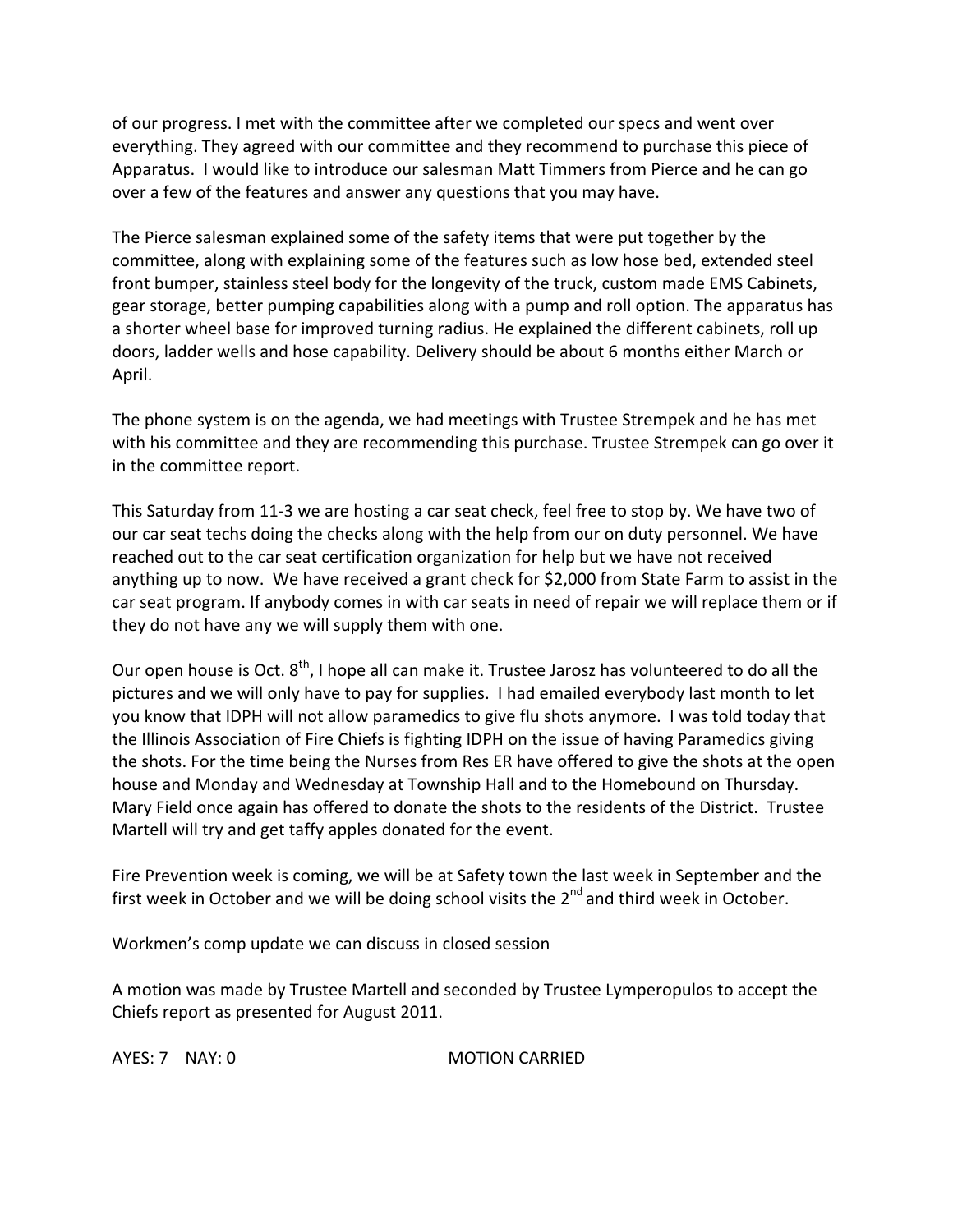## **Presidents Report:**

None.

## **Committee Reports:**

Finance Committee‐ Trustee Chmura talked about the audit starting next Monday.

Building and Equipment Committee‐ Chairman Trustee Szczurek reported on the work put in on the new Engine. He stated that we tried to get the best product for the best price and he believes we accomplished that.

Technology and PR Media Committee‐ Chairman Trustee Strempek discussed the process of purchasing the new phone system and talked about the grant that was put together for the purchase of air packs.

Policy Committee‐ Chairman Trustee Skyba talked about putting a policy together for future appointments. Trustee Martell said we have always followed State Statutes on any appointments and we shouldn't change that, Trustee Chmura agreed.

Pension Fund- Trustee Martell said the next meeting would be October  $18^{\text{th}}$ .

### **Old Business:**

None.

### **New Business**:

Motion by Trustee Martell and seconded by Trustee Skyba to approve the purchase of a Pierce Impel PUC Pumper per Bid Proposal #204 and dated 08‐29‐2011 through the Northwest Municipal Conference at a cost of \$450,350.00.

Roll Call: Trustee Skyba; yes, Trustee Martell; yes,

Trustee Chmura; yes, Trustee Jarosz; yes,

Trustee Szczurek; yes, Trustee Strempek; yes,

Trustee Lymperopulos; yes.

AYES: 7 NAY: 0 **MOTION CARRIED**